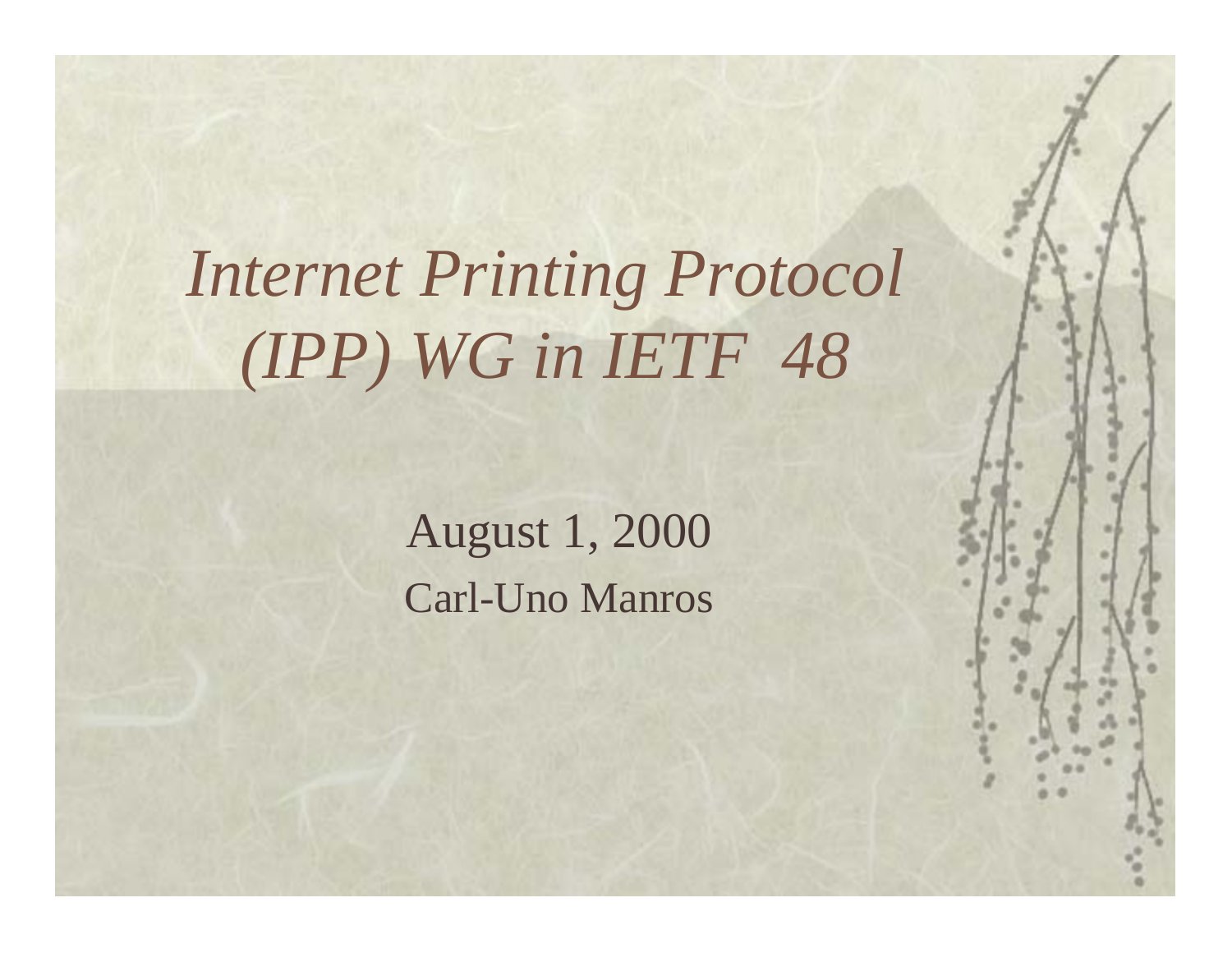### *Agenda*

- Overview of finished work since the previous IETF meeting
- Status of finished and remaining work on IPP Notifications
- Status of finished and remaining work on Additional Operations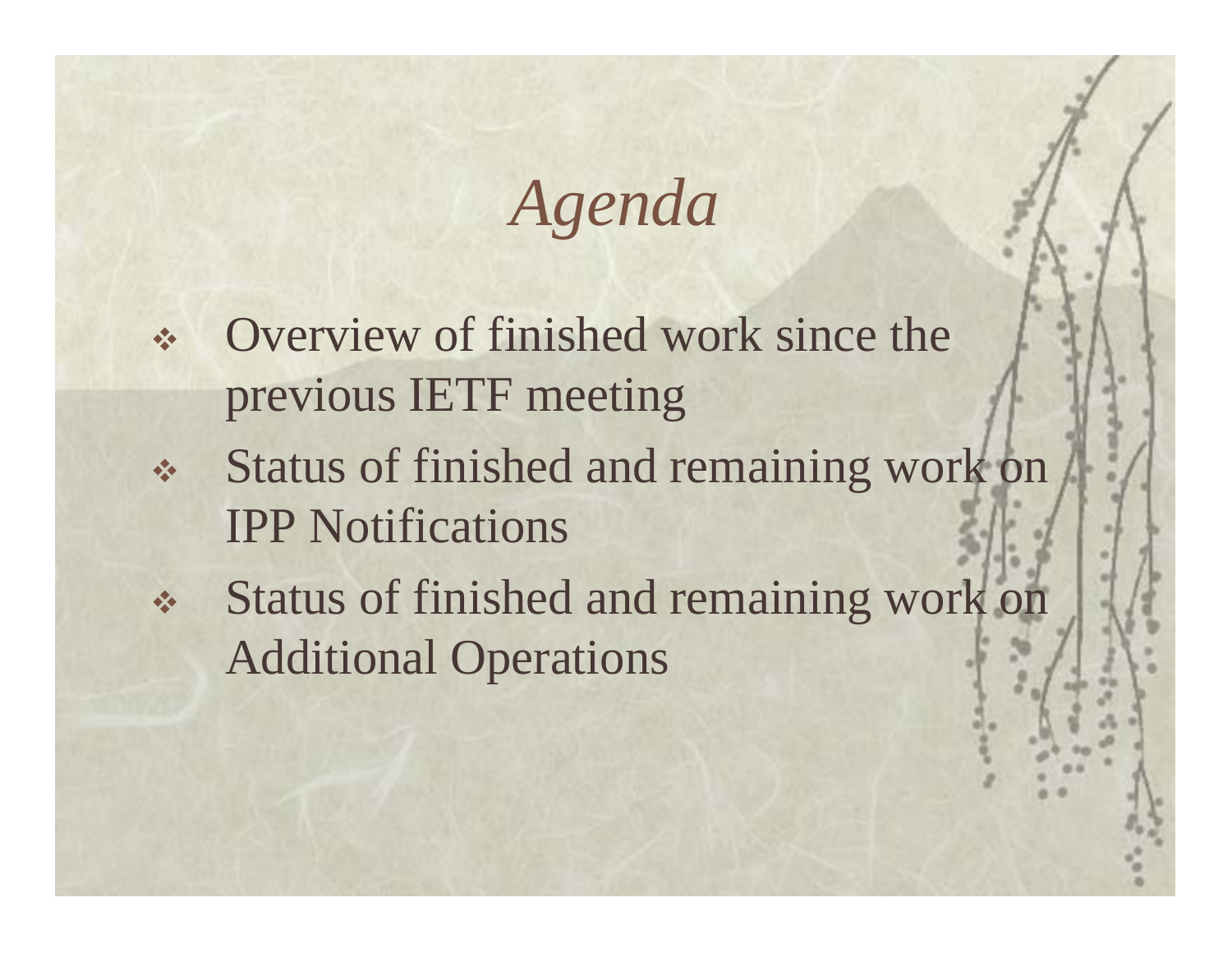## *Agenda (cont)*

- Status of the IPP/1.1 Implementer's Guide Directory Support for IPP Summary of remaining work for the IPP WG
- Other IPP related activities

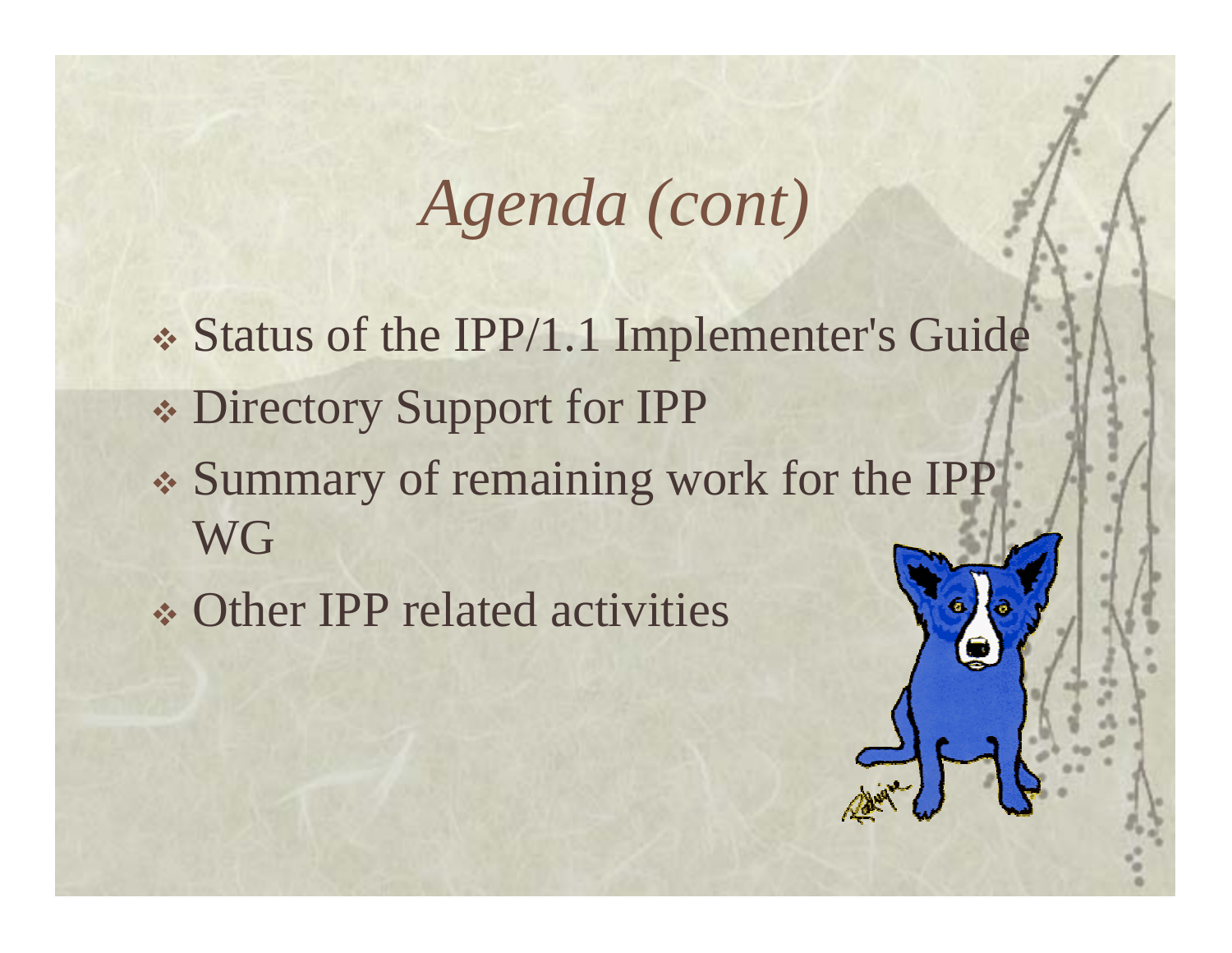## *IPP Project Time Line*

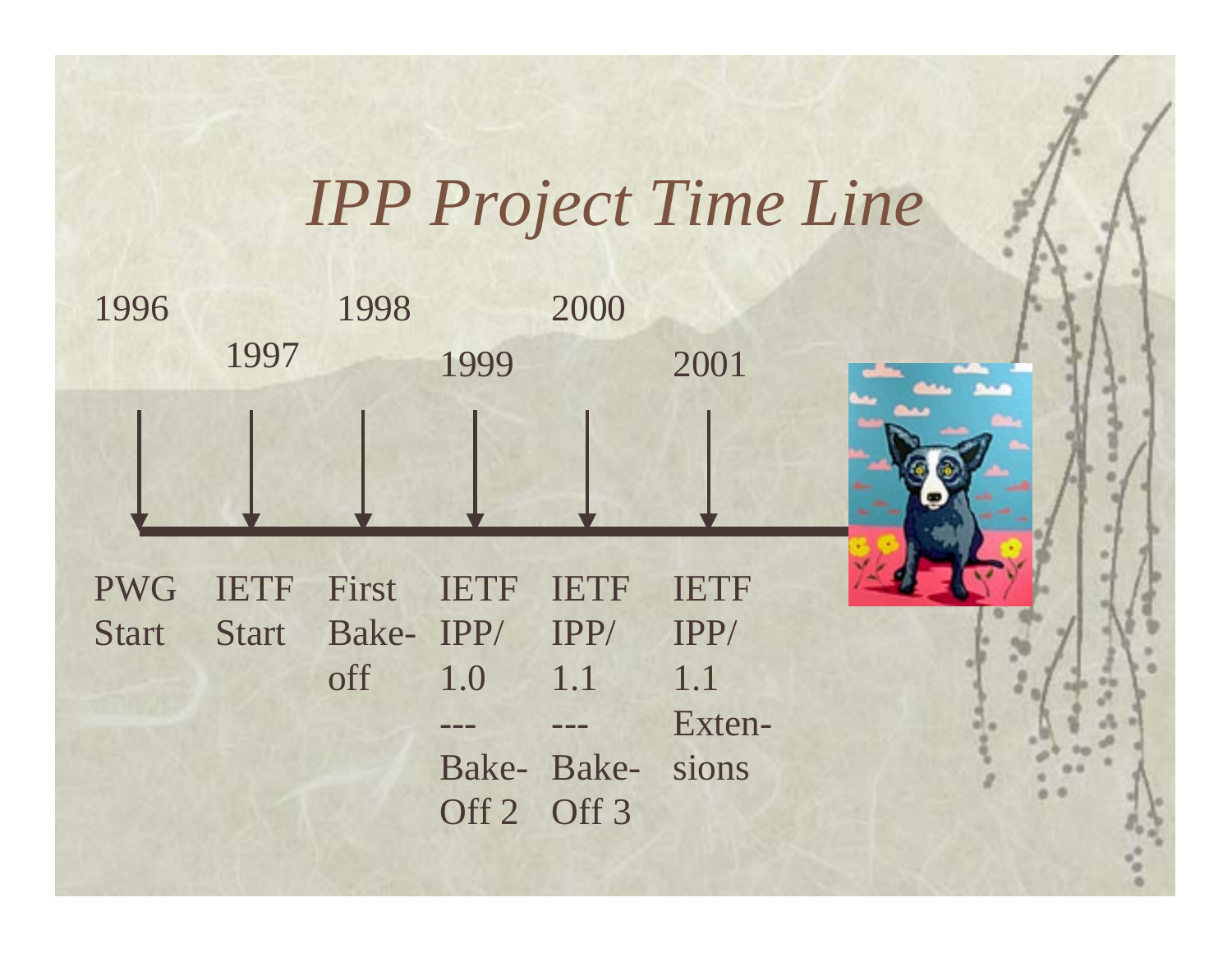#### *Finished Internet-Drafts*

\* IPP/1.1: Model and Semantics RFC soon IPP/1.1: Encoding and Transport RFC soon IPP/1.1: Implementers Guide (not std) Inf **IPP: Job and Printer Set Operations**  $\cdot$  IPP: The 'collection' attribute syntax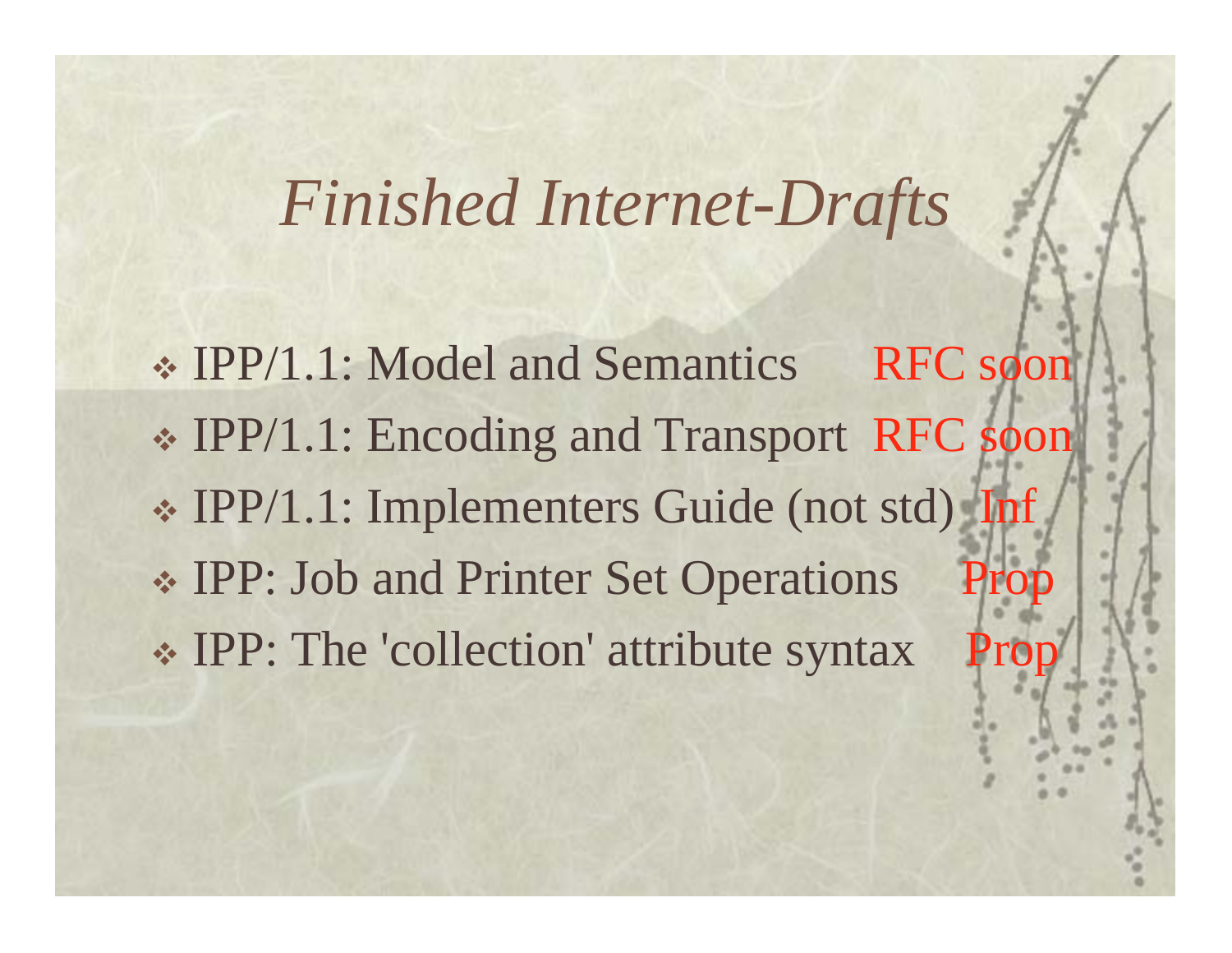#### *Internet-Drafts - Notifications*

 Requirements for IPP Notifications (WG LC) – <draft-ietf-ipp-not-04.tx> Event Notification Specification (WG LC) – <draft-ietf-ipp-not-spec-04.txt> Job Progress Attributes (WG LC) –<draft-ietf-ipp-job-prog-00.txt>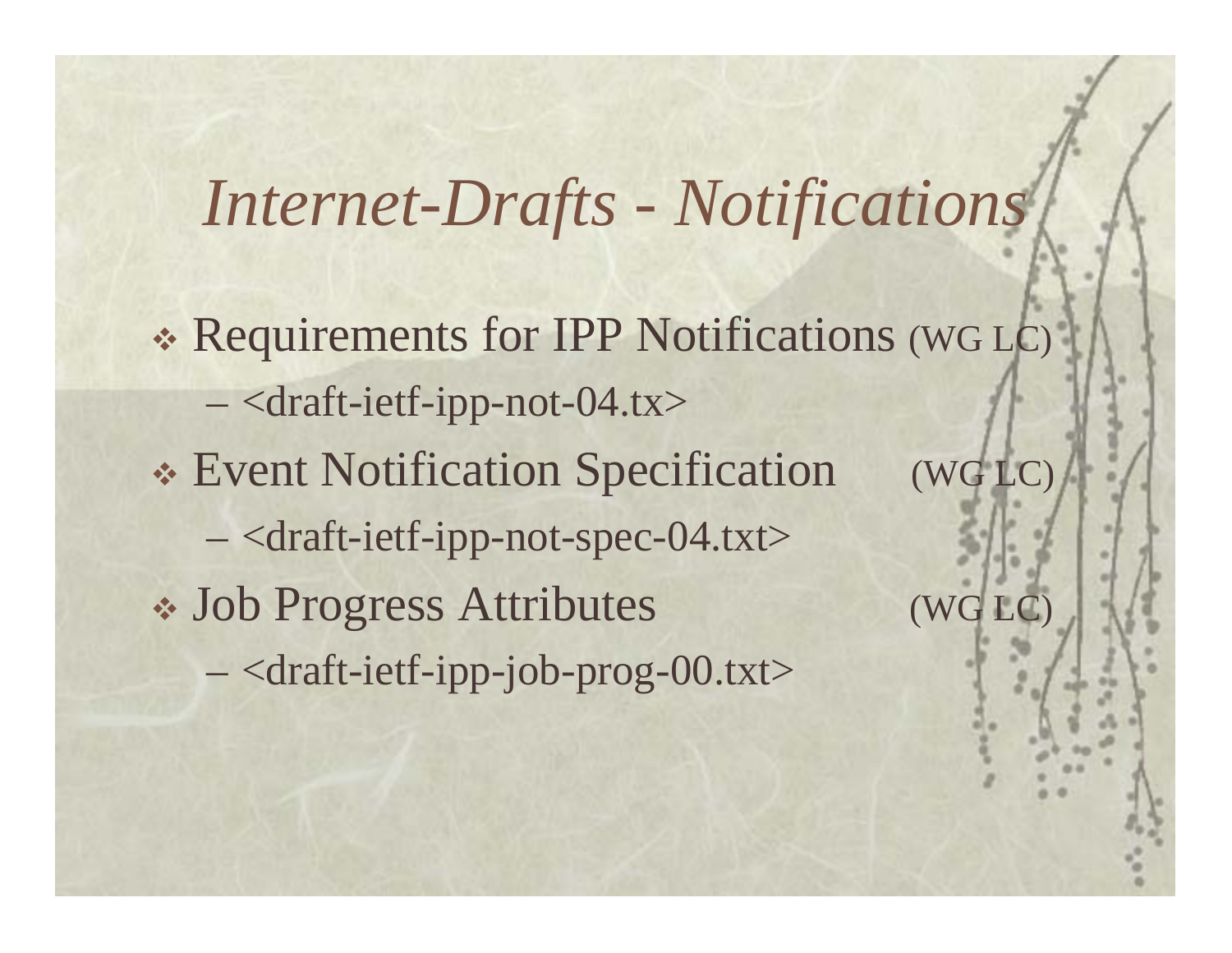#### *Internet-Drafts - Notifications*

- The 'mailto' Notification Delivery Method (WG LC)
	- <draft-ietf-ipp-notify-mailto-02.txt>
- The INDP Notification Delivery Method and Protocol/1.0 (WG LC)
	- <draft-ietf-ipp-indp-method-02.txt>
- The 'ipp-get' Delivery Method
	- <draft-ietf-ipp-notify-poll-01.txt>
- Notifications over SNMP
	- <draft-ietf-ipp-not-over-snmp-03.txt>

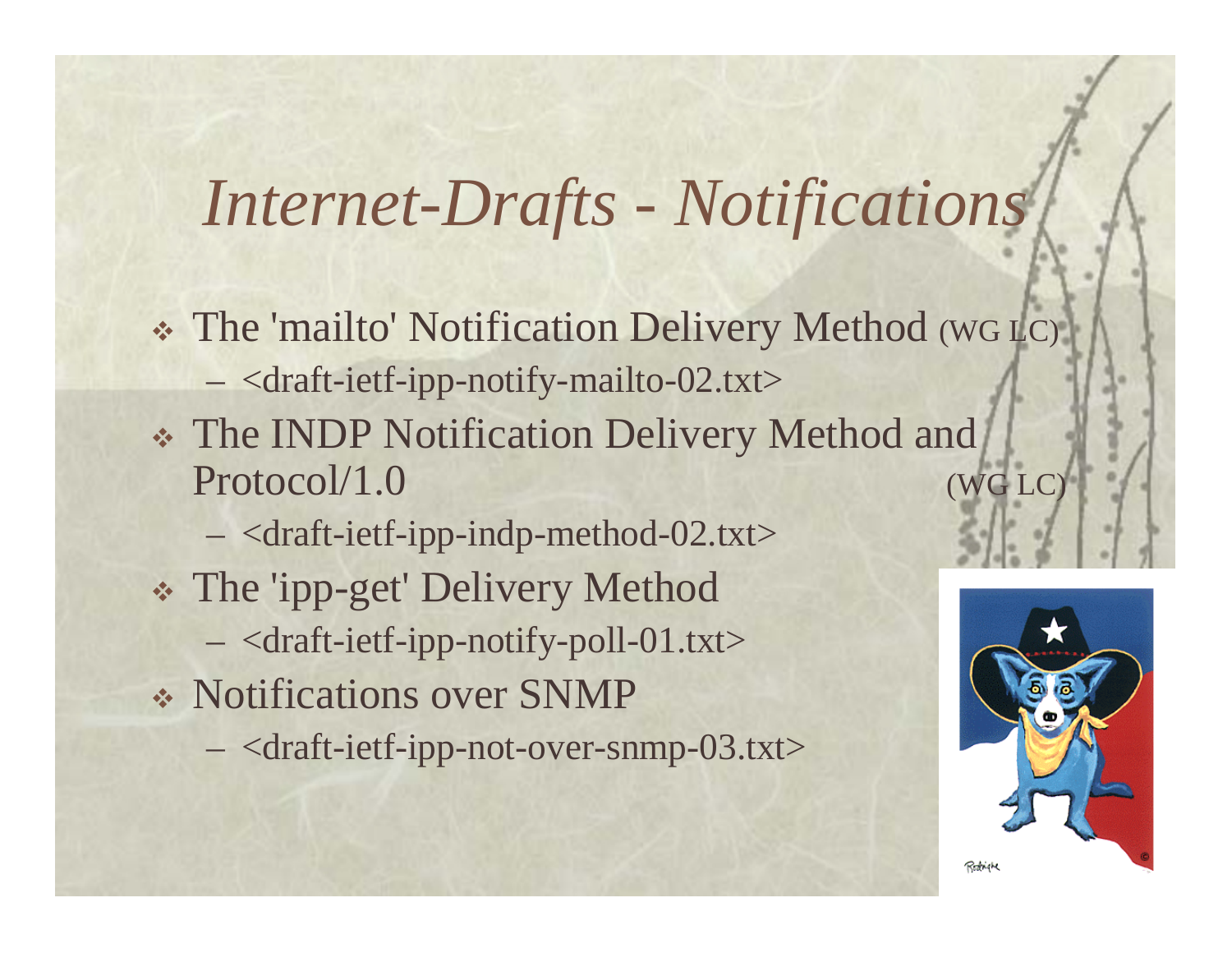*Internet-Drafts – Other*



 Job and Printer Administrative Operations <draft-ietf-ipp-ops-set2-01.txt> Printer Installation Extension <draft-ietf-ipp-install-00.txt> Resource Objects and Get Resource Operations <draft-ietf-ipp-get-resource-00.txt> LDAP Schema for Printer Services (WG LC) <draft-ietf-ipp-ldap-printer-schema-02.txt>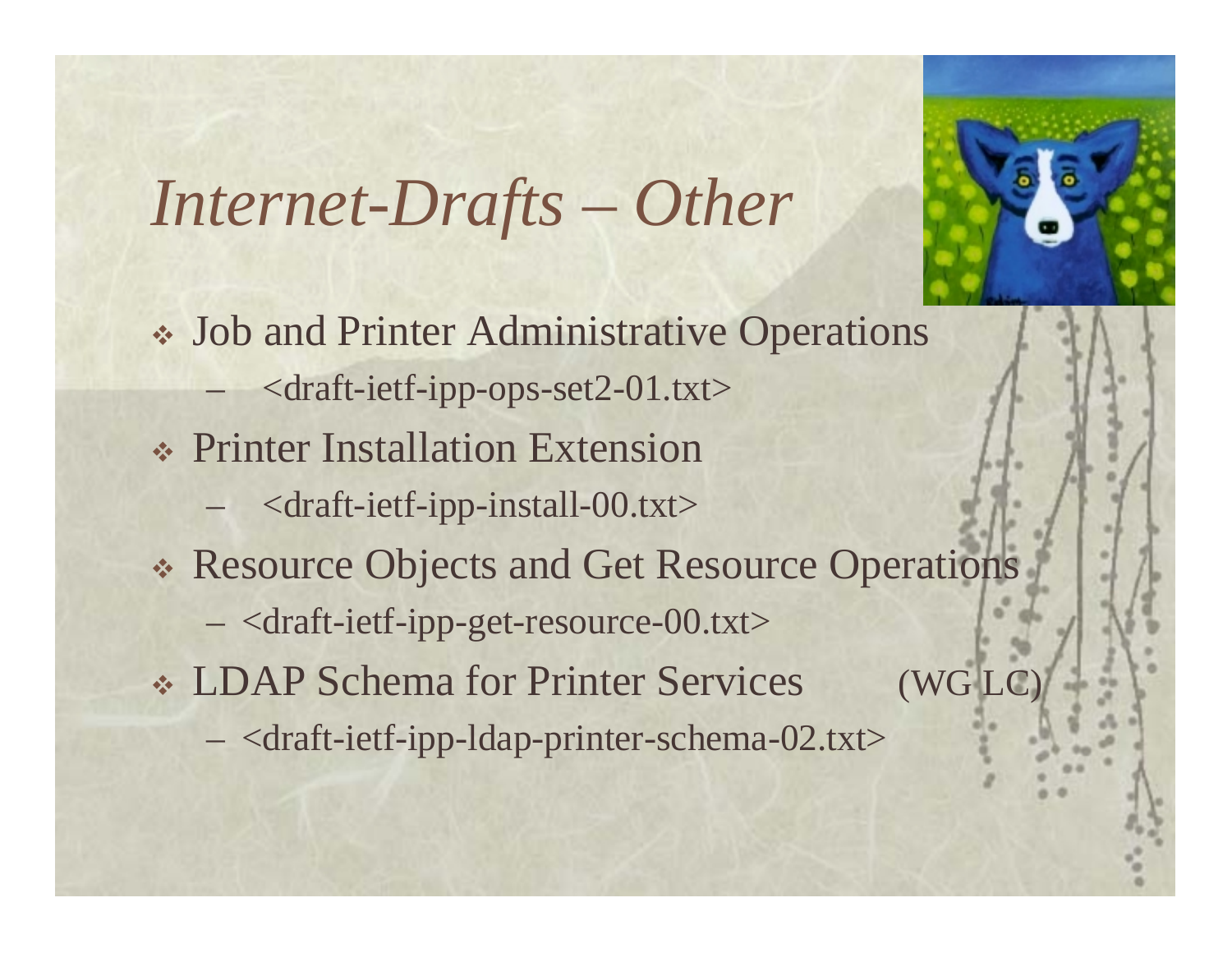### *What's next in 2000?*

- IPP Notification drafts should be stable  $-$  Two delivery methods still unfinished \* IPP Admin Operations drafts should be stable
	- –Device operations still missing
- IPP Printer Installation draft should be stable
	- –High priority in IPP WG
	- Needs further work and review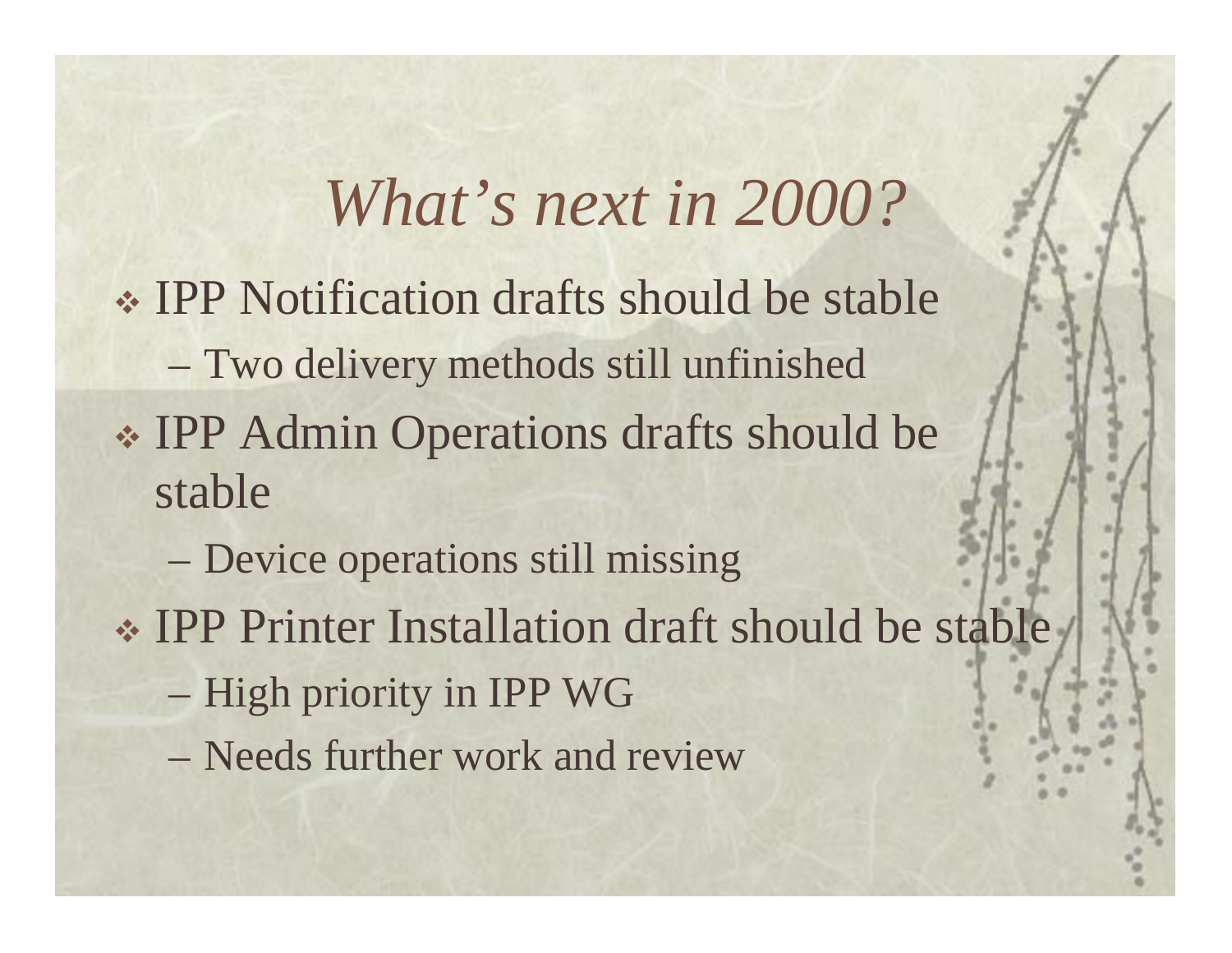# *QUALDOCS*

- Internet Fax Formats over IPP
- Earlier proposed as WG in the IETF
- The Printer Working Group (PWG) will take over the project
- First meeting in Chicago on September 15
- USA and Japan interests IEEE-ISTO Standard

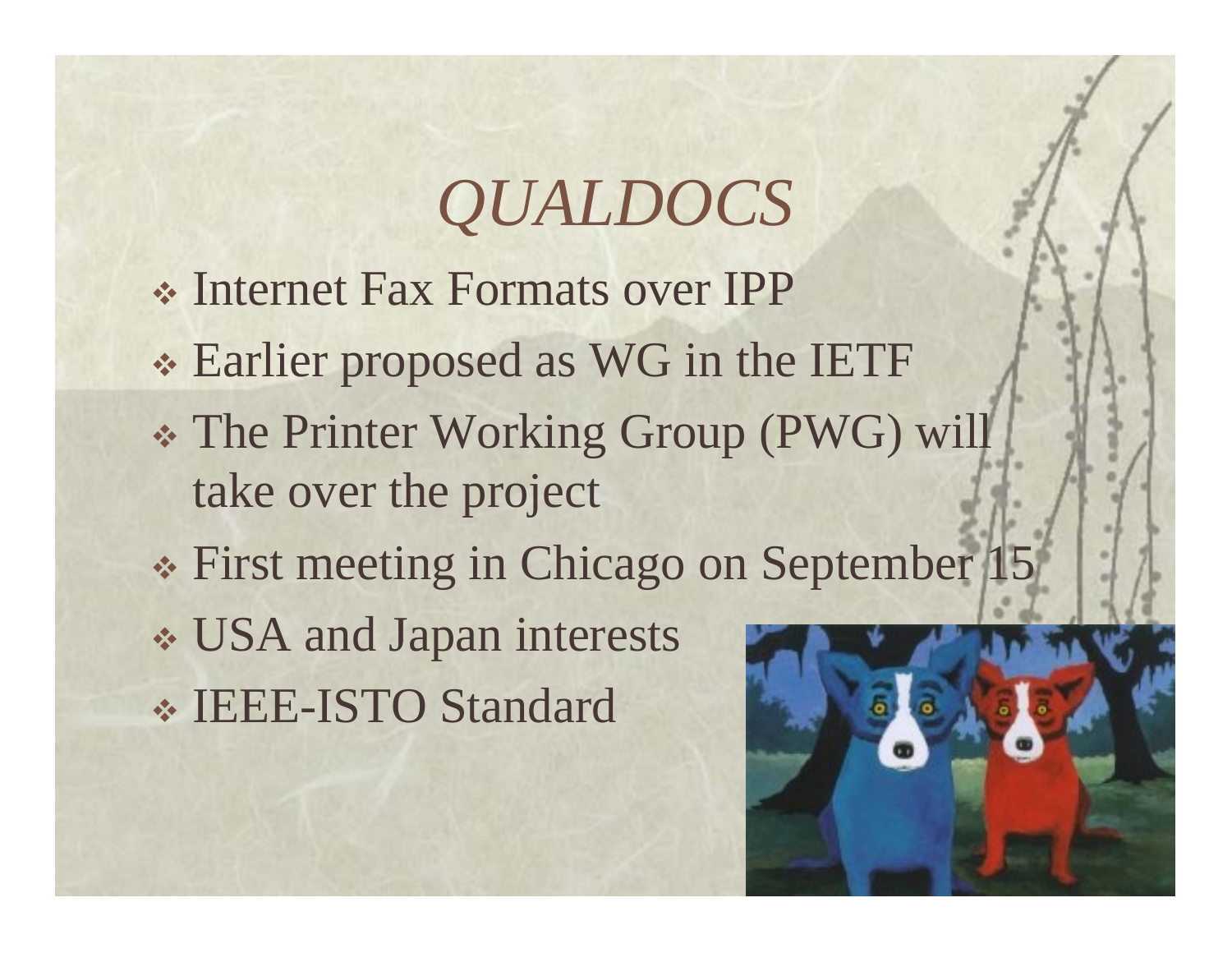### *3rd IPP bake-off*

- \* 3<sup>rd</sup> bake-off will be held in New England October 16-20
- Organized by the PWG, hosted by Xionics 25+ companies expected to participate IPP/1.1 features, security, firewalls, notifications, admin ops?

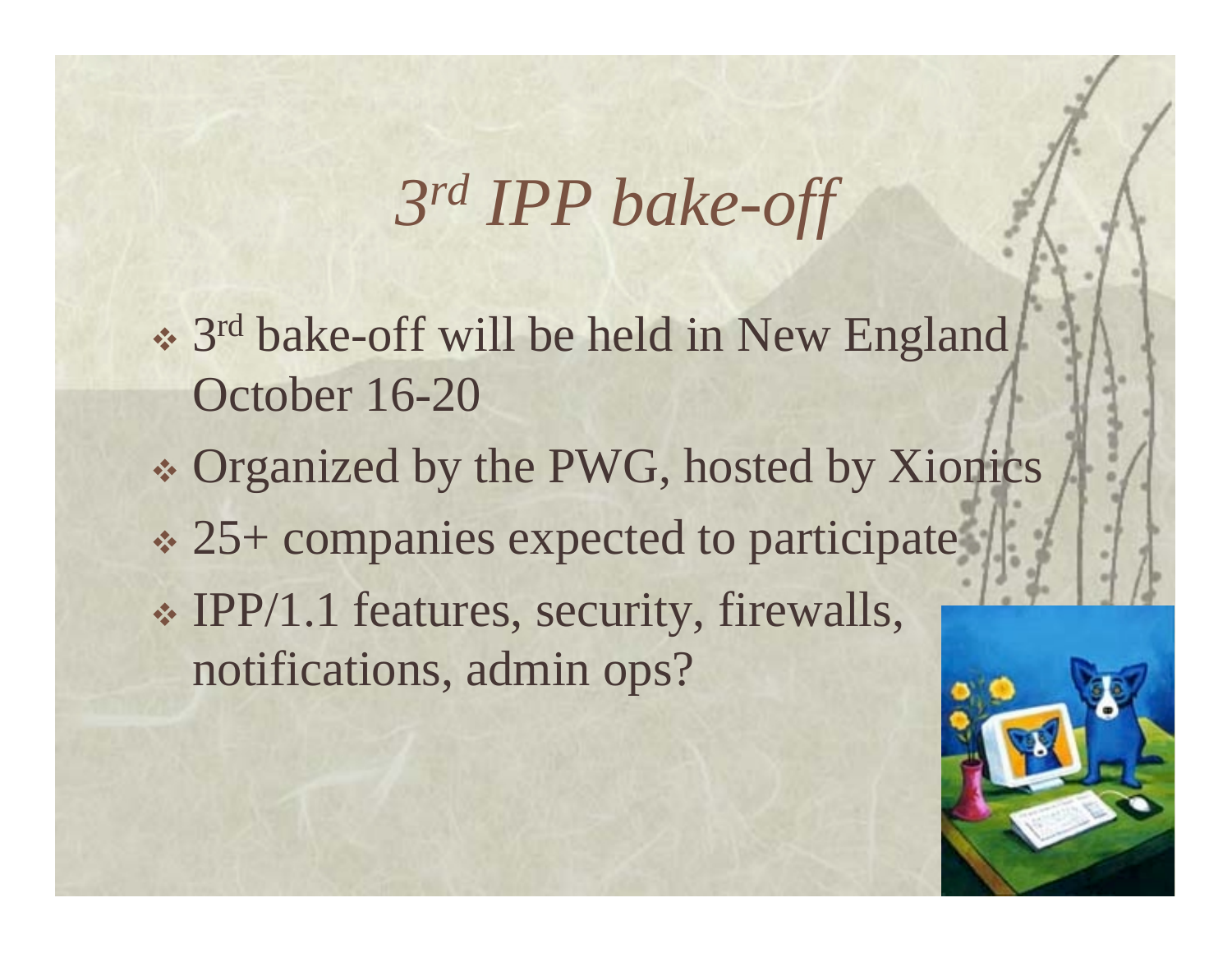#### *IPP and Linux*

- VA Linux and HP initiative
- \* Print Summit meeting in Sunnyvale last week
- CUPS and LPRNG projects already provide open source for IPP
- New project will aim to integrate various Linux components for printing
	- –Application interface
	- Print driver interface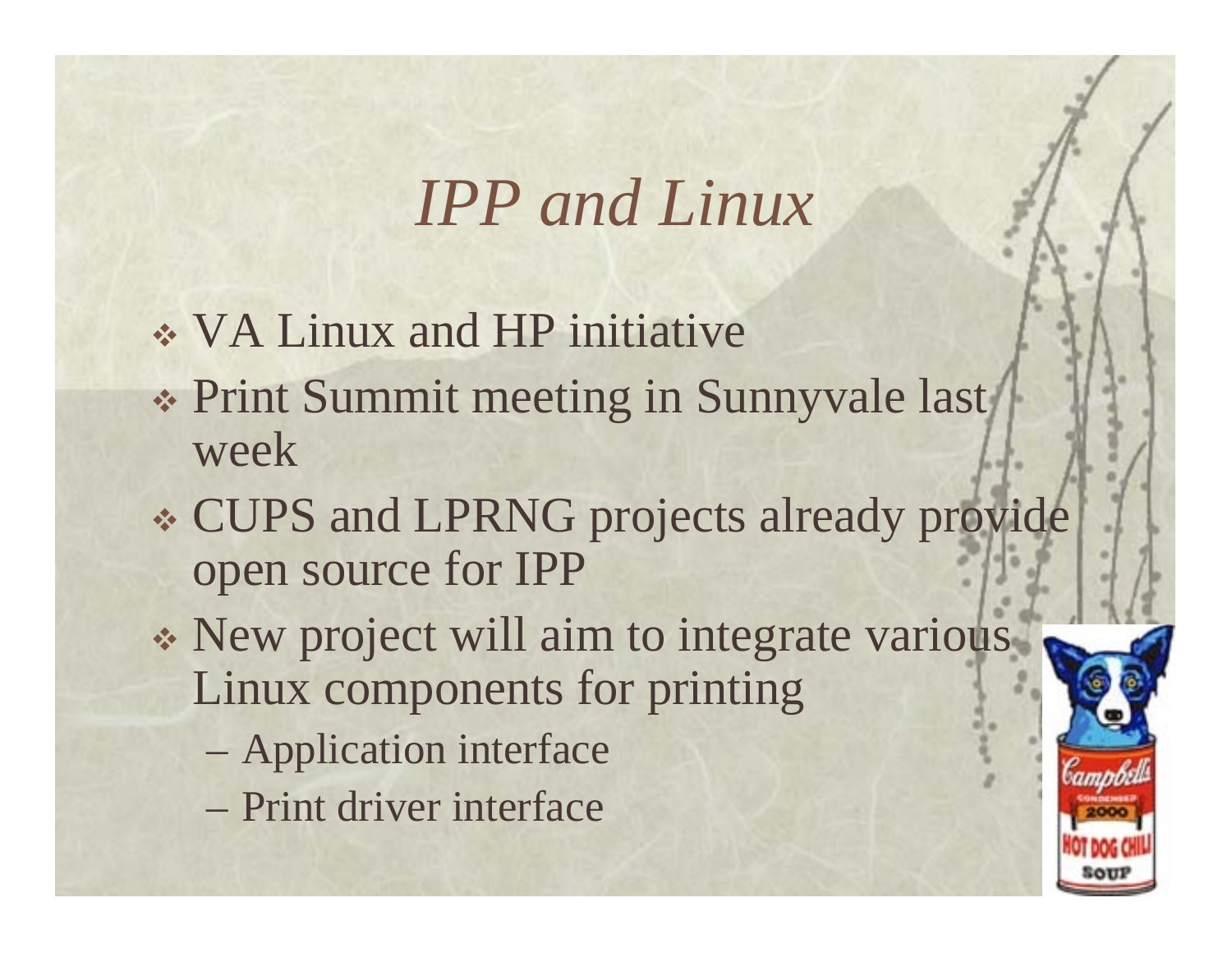#### *Where to find out more about IPP*



# www.pwg.org/ipp